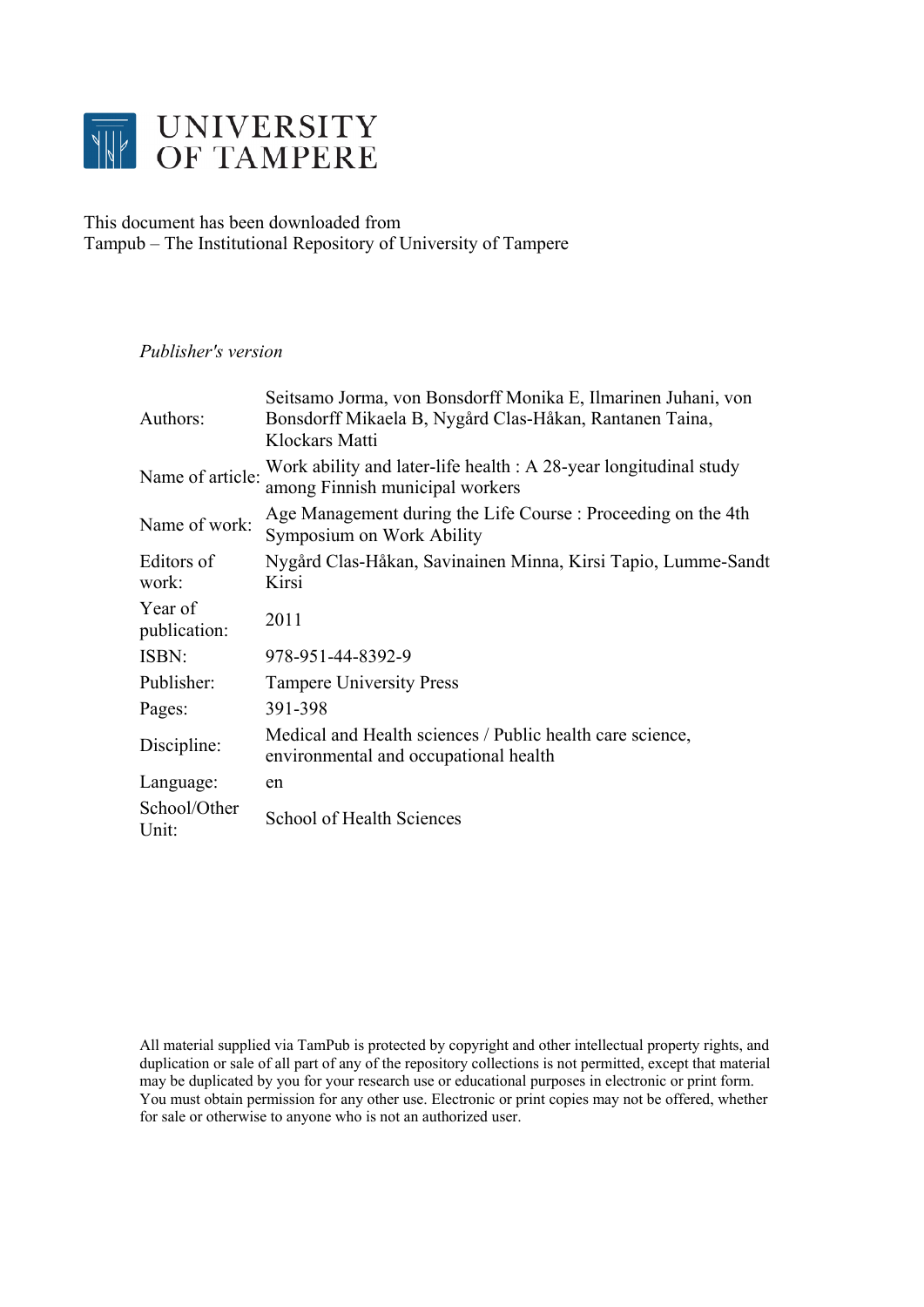## Work ability and later-life health: A 28-year longitudinal study among Finnish municipal workers

### *Seitsamo J1, von Bonsdorff ME1, Ilmarinen J1, von Bonsdorff MB2, Nygård C-H3, Rantanen T2, Klockars M4*

1. Finnish Institute of Occupational Health, Helsinki, Finland, 2. Finnish Gerontological Research Center, University of Jyväskylä, Jyväskylä, Finland, 3. School of Health Sciences, University of Tampere, Tampere, Finland, 4. University of Helsinki, Helsinki, Finland

#### **Abstract**

*We examined longitudinally the associations between the work ability of middle-aged employees and their health over the retirement years. The study sample came from a follow-up questionnaire to Finnish municipal workers. General linear models with repeated measures were used to assess the effects of the Work Ability Index and other variables on health. The results showed that the Work Ability Index was a strong predictor of laterlife health. If work ability was excellent, the odds of good health were over 3 times higher than for a person with poor work ability. Maintenance of good work ability throughout the occupationally active years has a strong impact on later-life health.*

**Key terms:** work ability index, longitudinal study, health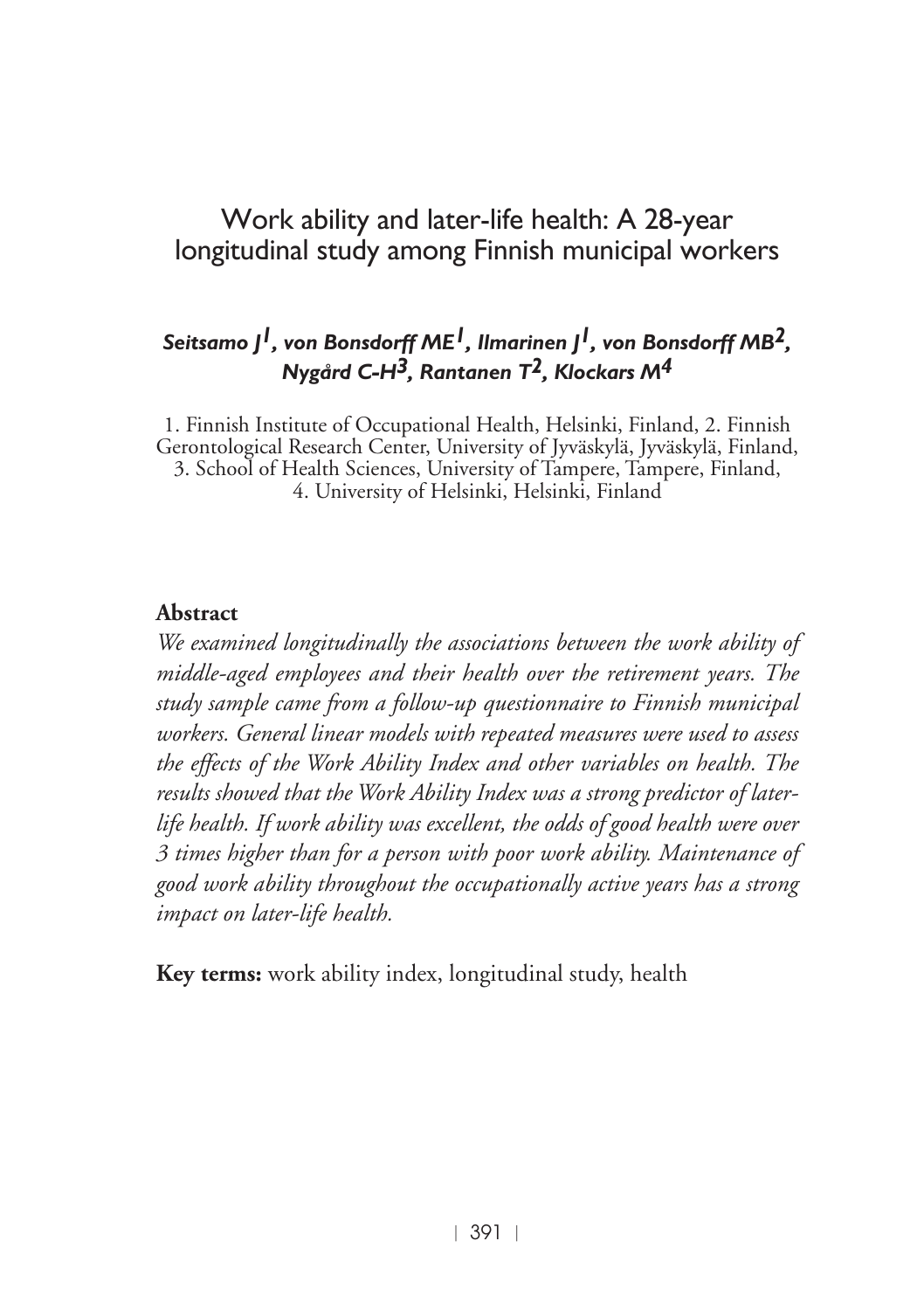## Introduction

Work ability, measured by the Work Ability Index (WAI) has proved to be a reliable predictor of morbidity, early retirement, and disability in studies concerning ageing workers (1-3). Good work ability also predicts well-being and functional status far beyond the retirement transition (4). There is also some evidence that work ability may predict mortality (5-6). Even though there is evidence that work ability is associated with a person's own evaluations of his/her health (7-8) more studies are still needed to obtain information from the long-term effects of work ability on later-life health and well-being. The main objective of this study was to examine longitudinally the associations between work ability in midlife among occupationally active employees and their health in their retirement years.

The specific study questions were:

- 1. Does the level of Work Ability Index (WAI) with the categories excellent, good, moderate, and poor have an impact on self-assessed health and morbidity 28 years later?
- 2. Is WAI associated with health even if other factors are taken into account?

## Material and methods

### *The study sample*

The study sample came from a follow-up questionnaire study of Finnish municipal workers which was conducted at the Finnish Institute of Occupational Health from 1981 to 2009 (6). In 1981, a questionnaire was mailed to 7,344 municipal workers in different areas of Finland. The respondents were born between 1923 and 1937 and the mean age was 50.5. A total of 6,257 persons responded to the first questionnaire (the response rate was 85.2%). In 2009, a total of 3,093 persons responded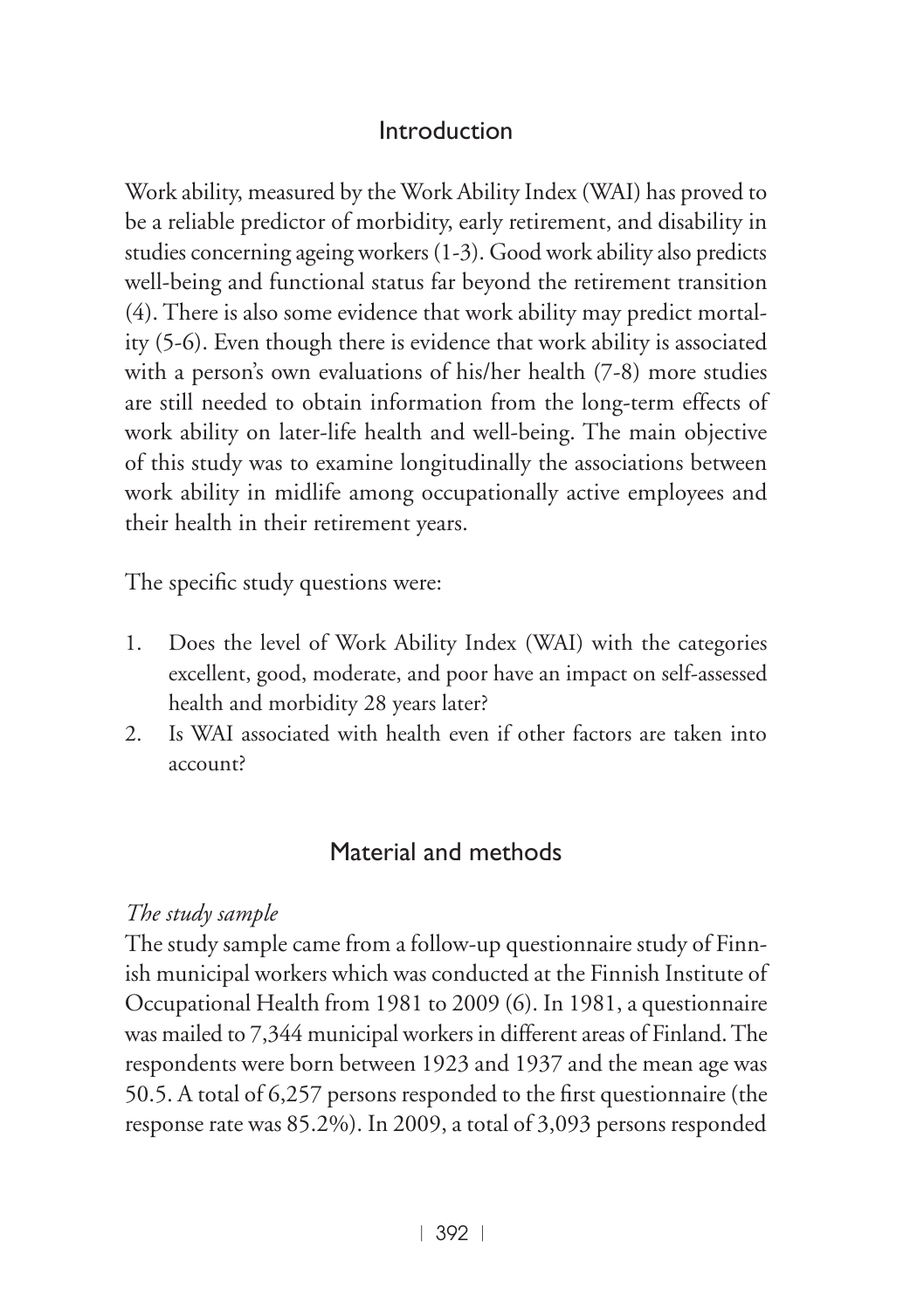to the final questionnaire (the response rate was 74% of the surviving participants who responded to the first questionnaire). In 2009, the vital status and dates of death were added to the data. By then, 2,079 respondents had died.

### *Study variables*

The measure of perceived health was constructed from two questionnaire items: "Compared to your friends of the same age, is your health much better, slightly better, the same, slightly worse, or much worse?" and "To what extent do diseases hamper your everyday life: not at all, relatively little, to some extent, rather much, or very much?" The responses to these questions were combined into four groups (good, moderate, poor, and very poor health). The construction of these groups has been reported elsewhere (9-10). The independent variables were work ability, measured by the Work Ability Index (WAI), categorized into excellent, good, moderate, and poor (11), physical function (coping with mainly physically demanding daily activities, for instance heavy cleaning work, lifting and carrying heavy weights, climbing three flights of stairs without needing to rest, walking about 2 km without a rest, running a short distance without a rest, sitting still for about 2 h, squatting down on one's heels and getting up, bending over, bending down, lifting hands above the head, detailed movements of the arms and fingers), and lifestyle, including health behavior (i.e. alcohol consumption, smoking, physical exercise) and involvement in various activities (reading, studying, attending clubs and associations, and needlework, handicrafts). For physical function and activity items, summary scores were created. Gender, marital status (unmarried, married, unmarried but co-habitating, separated, divorced, widow/widower), socio-economic group (blue-collar, lower-level white-collar, upper-level white-collar workers), age, and gender were also included in all analyses.

### *Statistical analysis*

The associations between health, physical function, lifestyle, and other background variables were assessed by general linear models with re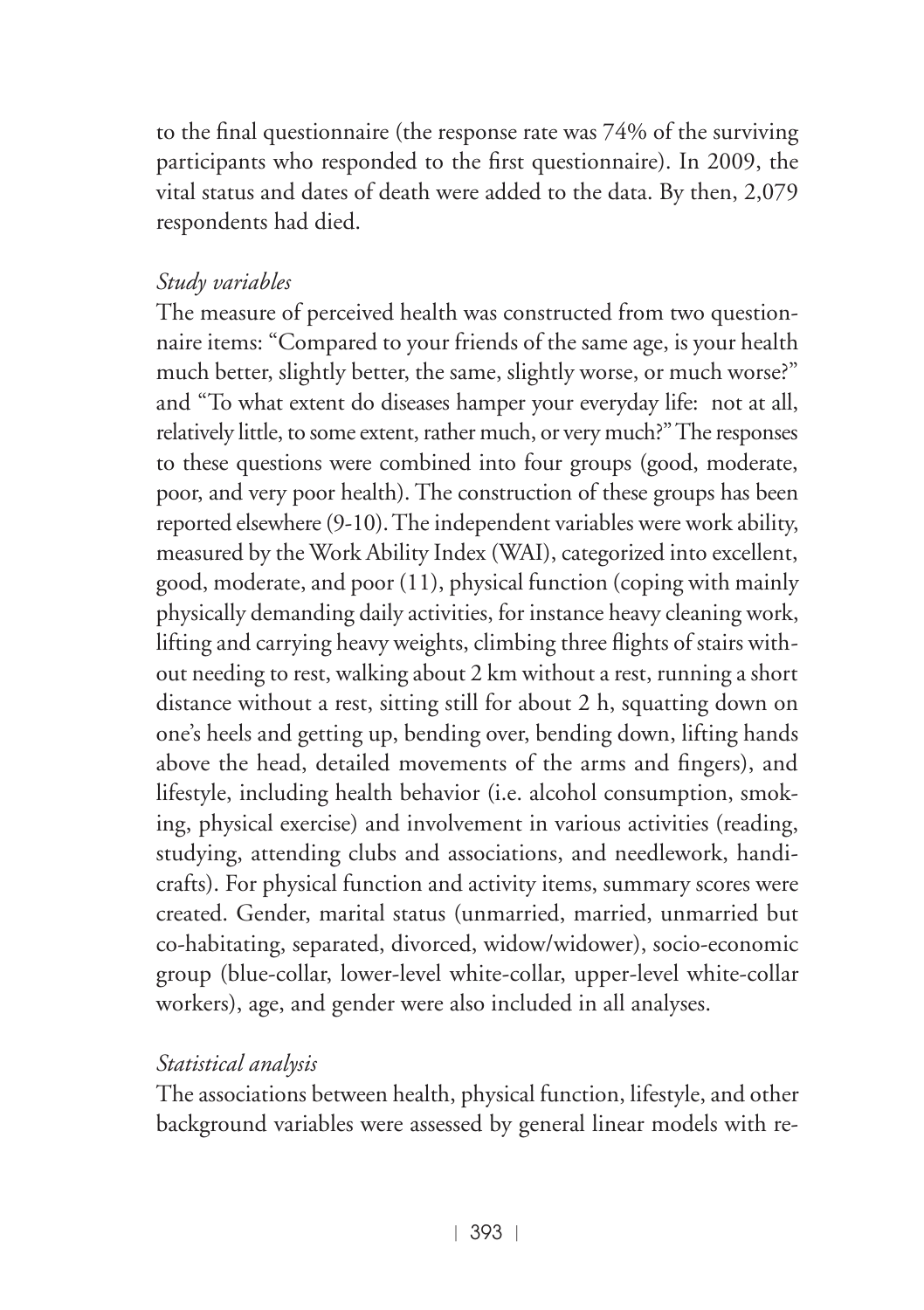peated measurements. These likelihood based methods are valid under missing at random assumption when missing data might depend on observed data (12). With this method it was possible to use all available data from each time point and there was no need to be restricted to the follow-up data only. Statistical analyses were performed with the SAS statistical package (13).

#### Results

At the baseline, there were some differences between the study participants and those who had died during the 28-year follow-up or those who did not respond to all questionnaires (Table 1). Compared to non-respondents, the study participants belonged more often to the upper white-collar group; they were also younger, more active and had better physical function. About 60 per cent of the deceased were men or used to work in blue-collar occupations. In addition, work ability was better among the participants; the proportion of excellent work ability was 20% compared to 11% among non-respondents and 14% among the deceased.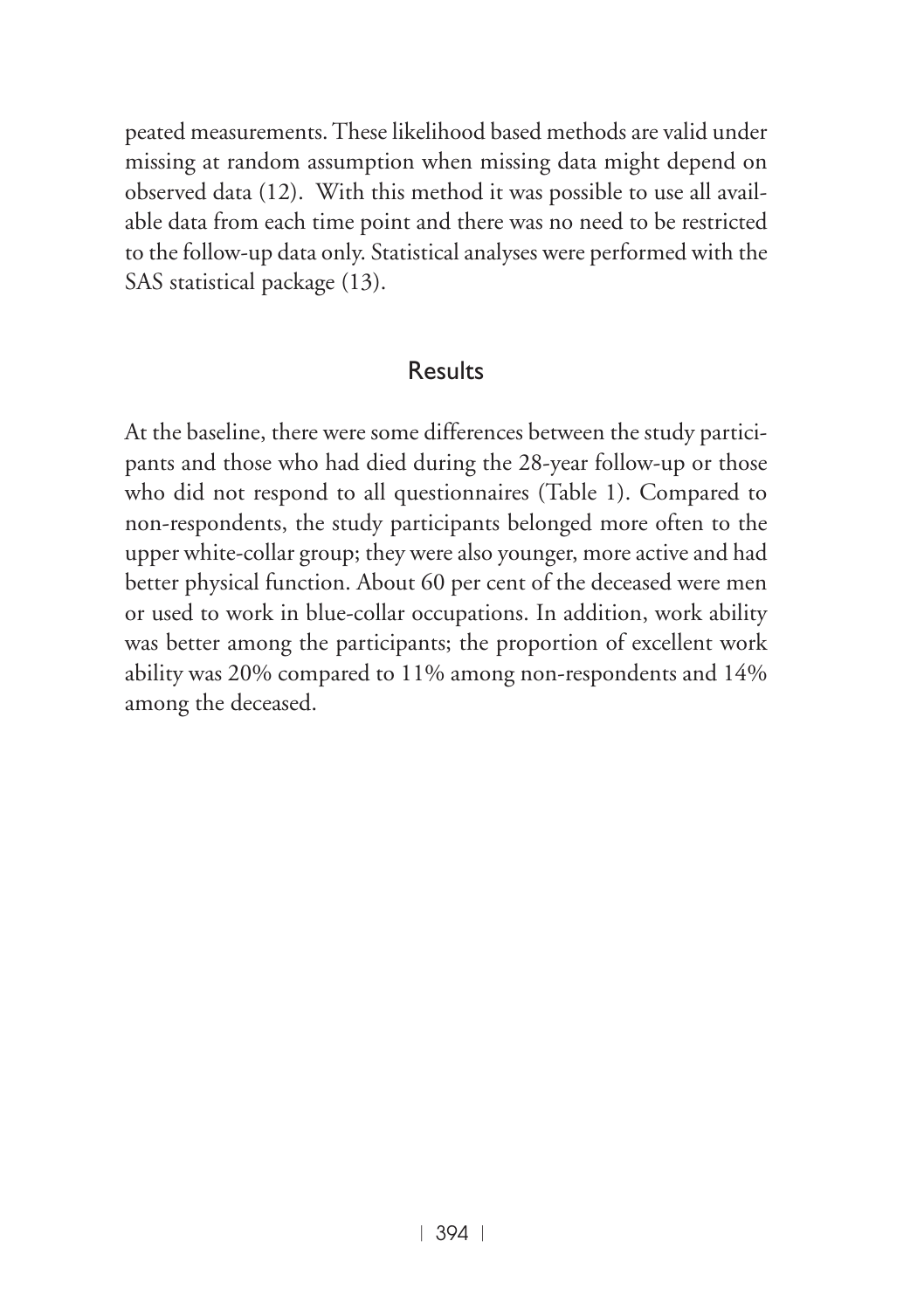| Baseline characteristics<br>(range)   | Participants in the<br>follow-up $(n=3093)$ | Deceased<br>$(n=2079)$ | Non-respondents<br>$(n=1085)$ |  |
|---------------------------------------|---------------------------------------------|------------------------|-------------------------------|--|
|                                       | % or Mean (Std)                             | % or Mean (Std)        | % or Mean (Std)               |  |
| Gender                                |                                             |                        |                               |  |
| Men                                   | 37%                                         | 61%                    | 35%                           |  |
| Women                                 | 63%                                         | 39%                    | 65%                           |  |
| Socio-economic status                 |                                             |                        |                               |  |
| Upper white-collar work               | 25%                                         | 16%                    | 14%                           |  |
| Lower white-collar work               | 38%                                         | 24%                    | 36%                           |  |
| Blue-collar work                      | 37%                                         | 60%                    | 49%                           |  |
| Activity level (0-5)                  | 1.35(1.1)                                   | 1.09(1.0)              | 1.16(1.1)                     |  |
| Age (45-58 years)                     | 49.7 (3.4)                                  | 51.7(3.6)              | 50.4(3.6)                     |  |
| Physical function (0-33) <sup>a</sup> | 26.2 (5.9)                                  | 23.4 (7.2)             | 25.0(6.5)                     |  |
| Morbidity (0-24 diseases)             | 1.69(2.0)                                   | 2.26(2.5)              | 1.82(2.2)                     |  |
| Health                                |                                             |                        |                               |  |
| Good                                  | 9%                                          | 7%                     | 7%                            |  |
| Average                               | 28%                                         | 23%                    | 25%                           |  |
| Poor                                  | 49%                                         | 47%                    | 51%                           |  |
| Very poor                             | 14%                                         | 23%                    | 17%                           |  |
| Work Ability Index                    |                                             |                        |                               |  |
| Excellent                             | 20%                                         | 14%                    | 11%                           |  |
| Good                                  | 39%                                         | 38%                    | 31%                           |  |
| Moderate                              | 31%                                         | 34%                    | 37%                           |  |
| Poor                                  | 10%                                         | 14%                    | 21%                           |  |

**Table 1.** Baseline characteristics of participants in the follow-up, deceased and other dropouts.

#### a from 1985

The Work Ability Index was a strong predictor of later-life health (Table 2). When all the other independent factors were included in the analysis, the level of Work Ability Index was still a highly significant predictor of health. Besides good work ability, involvement in activities and good physical functioning further improved health at follow-up. Women reported better perceived health than men. Socio-economic status based on occupation was also a strong modifier of health. Upper white-collar work especially promoted health compared to blue-collar work.

The adjusted odds ratios in Table 3 describe the relative differences between work ability groups. For instance, if a person had excellent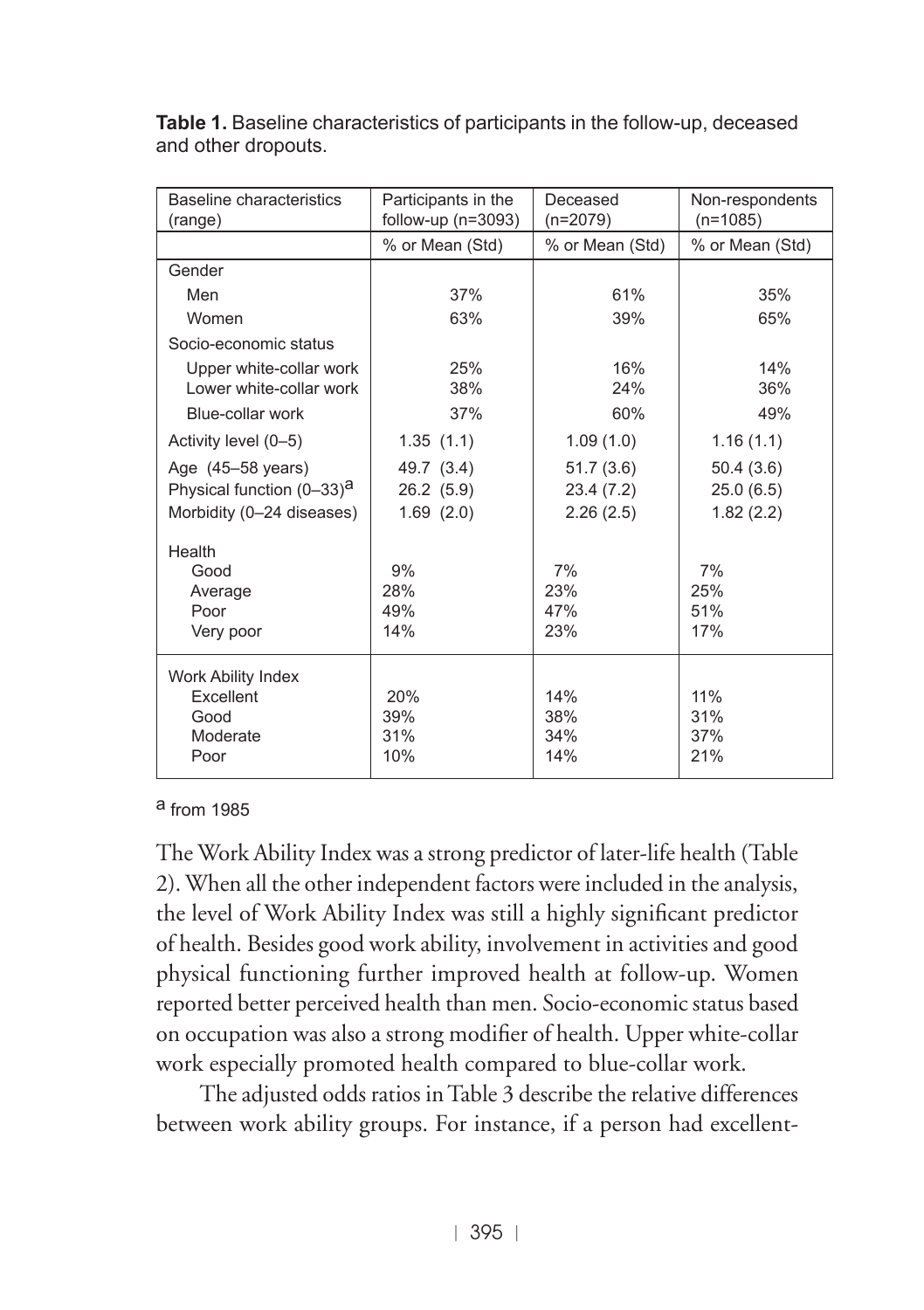work ability in midlife the odds of having good health was 3.6 times compared to the odds of a person with poor work ability having good health during the retirement years. Even an increase from poor work ability to moderate almost doubled the odds of good health.

| Parameter                | Esti-<br>mate | <b>StdE</b> | 95% CI  |         | Z       | Pr >  Z |
|--------------------------|---------------|-------------|---------|---------|---------|---------|
| Time                     |               |             |         |         |         |         |
| 1981                     | $-0.45$       | 0.04        | $-0.53$ | $-0.37$ | $-10.9$ | < .0001 |
| 1992                     | $-0.29$       | 0.04        | $-0.36$ | $-0.22$ | $-8.13$ | < .0001 |
| 1997                     | $-0.12$       | 0.03        | $-0.18$ | $-0.07$ | $-4.58$ | < .0001 |
| 2009                     | $\Omega$      |             |         |         |         |         |
| Gender                   |               |             |         |         |         |         |
| Women                    | 0.35          | 0.05        | 0.25    | 0.44    | 7.22    | < .0001 |
| Men                      | $\Omega$      |             |         |         |         |         |
| Age                      | 0.04          | 0.01        | 0.02    | 0.05    | 6.14    | < .0001 |
| Socio-economic<br>status |               |             |         |         |         |         |
| Upper white-collar       | 0.17          | 0.06        | 0.06    | 0.28    | 3.05    | < 0.01  |
| Lower white-collar       | $-0.02$       | 0.05        | $-0.12$ | 0.09    | $-0.30$ | n.s.    |
| Blue-collar work         | $\Omega$      |             |         |         |         |         |
| Activity                 | 0.09          | 0.02        | 0.05    | 0.12    | 4.97    | < .0001 |
| Physical function        | 0.16          | 0.0         | 0.16    | 0.17    | 41.8    | < .0001 |
| Work Ability Index       |               |             |         |         |         |         |
| Excellent                | 1.27          | 0.09        | 1.10    | 1.46    | 13.5    | < .0001 |
| Good                     | 1.11          | 0.06        | 0.98    | 1.23    | 17.1    | < .0001 |
| Moderate                 | 0.61          | 0.06        | 0.50    | 0.72    | 10.9    | < .0001 |
| Poor                     | 0             |             |         |         |         |         |
| Alcohol consumption      |               |             |         |         |         |         |
| None                     | $-0.34$       | 0.04        | $-0.42$ | $-0.25$ | $-7.97$ | < .0001 |
| Some                     | $\mathbf 0$   |             |         |         |         |         |
| Smoking                  |               |             |         |         |         |         |
| Does not smoke           | 0.13          | 0.06        | 0.02    | 0.25    | 2.25    | < 0.05  |
| Smokes                   | 0             |             |         |         |         |         |

**Table 2.** General linear model of health 1981-2009. Estimates and 95% confidence intervals (CI). N=3093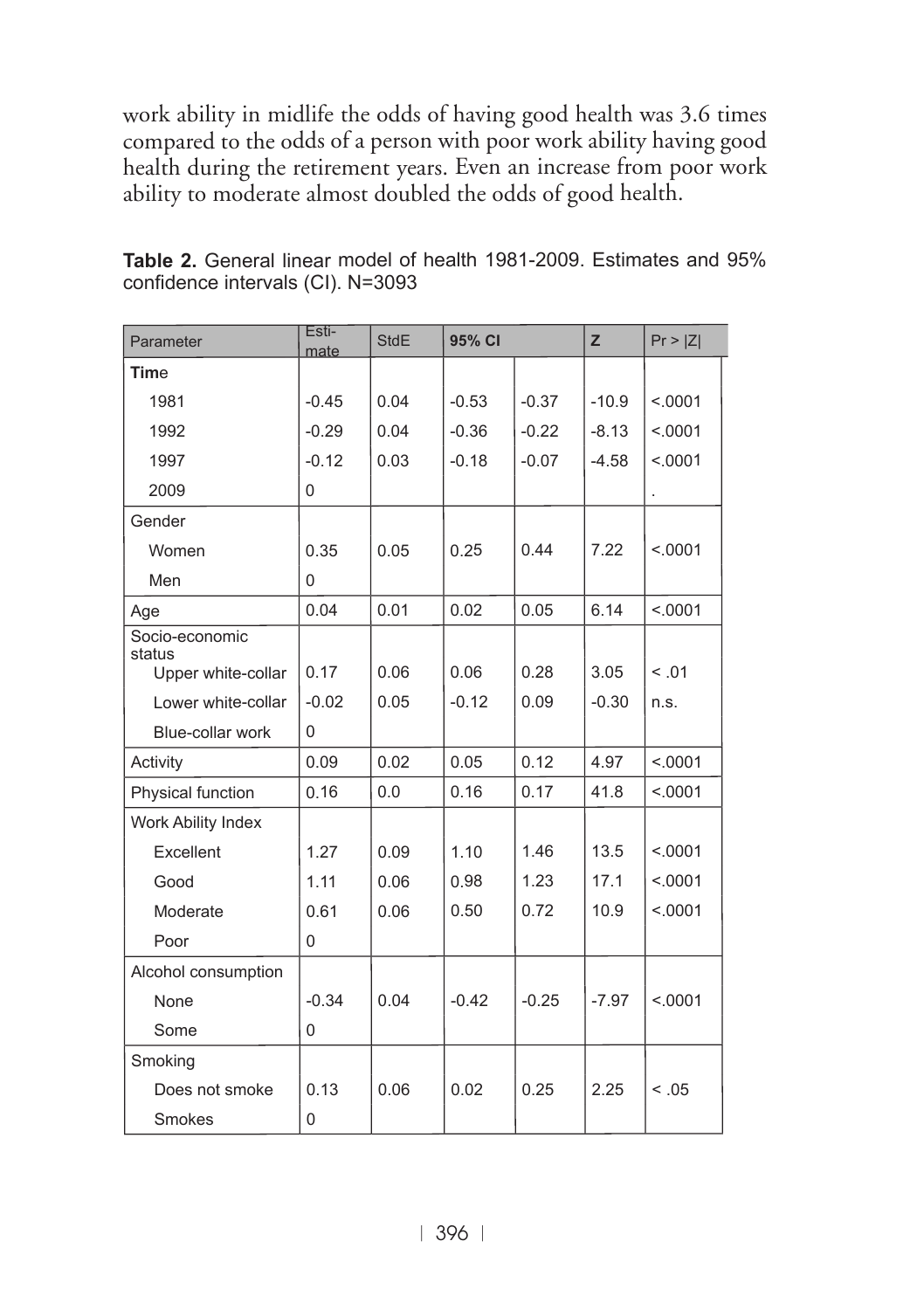**Table 3.** Relative differences between Work Ability Index groups explaining good health. Odds ratios (OR) and 95% confidence intervals (CL)

| Label                         | <b>Estimate</b> | <b>SE</b> | <b>CL</b> |      | Chi-sa | Pr      |
|-------------------------------|-----------------|-----------|-----------|------|--------|---------|
| <b>Excellent vs. poor</b>     | 3.58            | 0.34      | 2.97      | 4.30 | 182.78 | < .0001 |
| <b>Excellent vs. moderate</b> | 1.98            | 0.16      | 1.66      | 2.29 | 64.83  | < .0001 |
| <b>Excellent vs. good</b>     | 1.18            | 0.10      | 1.00      | 1.39 | 3.91   | 0.0480  |
| Good vs. poor                 | 3.08            | 0.20      | 2.67      | 3.44 | 293.12 | < .0001 |
| Good vs. moderate             | 1.65            | 0.08      | 1.50      | 1.82 | 105.20 | < .0001 |
| Moderate vs. poor             | 1.83            | 0.10      | 1.64      | 2.05 | 118.55 | < .0001 |

### Discussion

Our study suggests that promotion of good work ability over the occupationally active years has a strong impact on later-life self-assessed health. It has also been shown that self-rated health predicts morbidity (14, 15), and consequently, if an aging employee could maintain his or her work ability over the occupationally active years it would enforce a healthier and disability-free third age. This may have strong implications for social policy as populations in most industrialized countries are aging rapidly and the economic costs of this aging are expected to rise in the future.

## Acnowledgements:

C-HN would like to thank the Gyllenberg Foundation for support in the preparation of this manuscript.